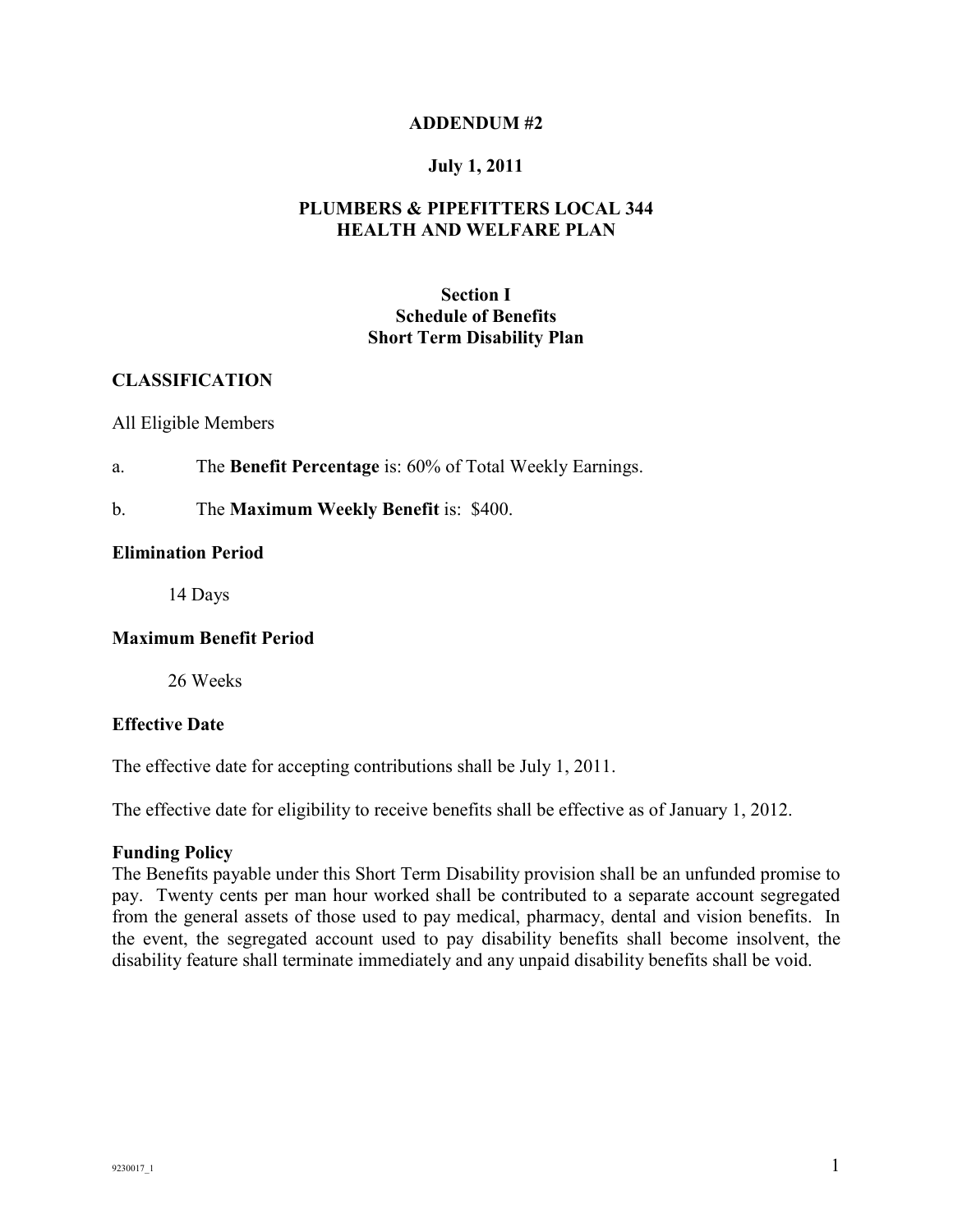## **Section II Definitions**

**In this section, the Plan defines some basic terms needed to understand this Plan. All male terms include the female term, unless stated otherwise.** 

## **For purposes of this Plan:**

**Actively at Work** means that a Member performs all the regular duties of his job for a full work day scheduled by the Employer at a site where the Employer's business requires the Member to travel.

A Member is considered Actively at Work on any day that is not his regular scheduled work day (e.g. vacation or holiday), provided the Member was Actively at Work on his immediately preceding scheduled work day and the Member:

- is not hospital confined; or
- <sup>-</sup> is not disabled due to an injury or sickness.

A Member is considered Actively at Work if he usually performs the regular duties of his job, provided the Member can perform all the regular duties of his job for a full work day and could do so at the Employer's normal place of business if required to do so, and the Member:

- is not hospital confined; or
- <sup>-</sup> is not disabled due to an injury or sickness.

**Eligibility Date** means the date or dates a Member in an Eligible Class becomes eligible for benefits under this Plan. Classes eligible for benefits are shown in Section I, Schedule of **Benefits** 

**Member** means a person who is employed by the Employer within the United States and paid regular earnings. If the Member is working on a temporary assignment outside of the United States for a period of 12 months or less, the Member will be deemed to be working within the United States.

**Employer** means Plumbers & Pipefitters Local Union 344 and includes any Subsidiary or Affiliated company named in the Application.

**Hospital or Institution** means a facility licensed to provide full-time medical care and treatment under the direction of a full-time staff of licensed physicians.

**Injury** means bodily impairment resulting directly from an accident and independently of all other causes. Any injury must occur and any disability must begin while the Member is insured under this Plan.

**Physician** means an individual who is operating within the scope of his license and is either:

1. licensed to practice medicine and prescribe and administer drugs or to perform surgery; or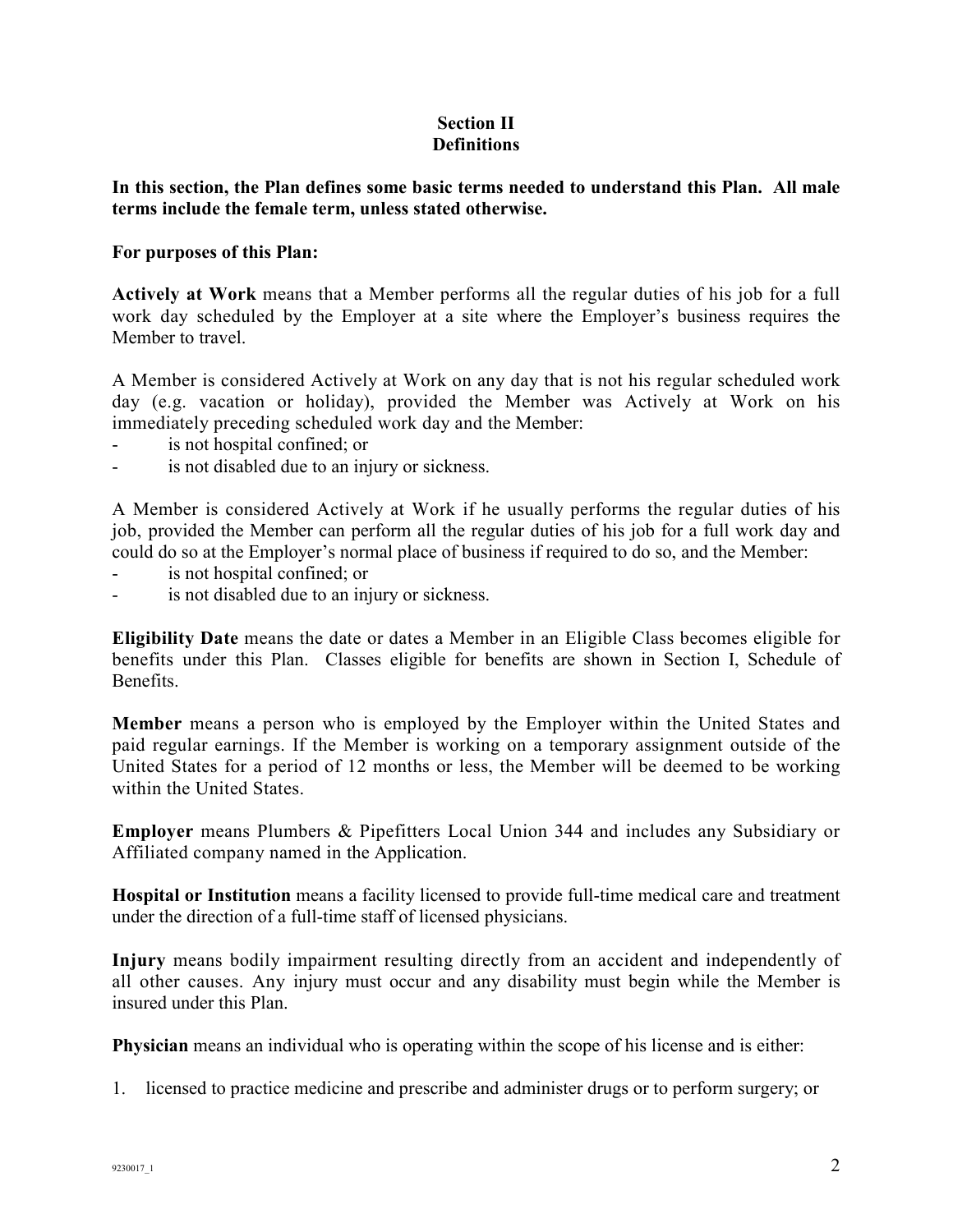2. legally qualified as a medical practitioner and required to be recognized, under this Plan for insurance purposes, according to the insurance regulations of the governing jurisdiction.

The Physician cannot be the Member, his spouse or the parents, brothers, sisters or children of the Member or his spouse.

**Pregnancy** means childbirth, miscarriage, abortion or any disease resulting from or aggravated by the pregnancy.

**Waiting Period** means the length of time immediately before a Member's Eligibility Date during which he must be employed in an Eligible Class. Any period of time prior to the Plan Effective Date the Member was Actively at Work for the Employer as a full time or part-time Member will count towards completion of the Waiting Period. The Waiting Period is shown in Section I, Schedule of Benefits.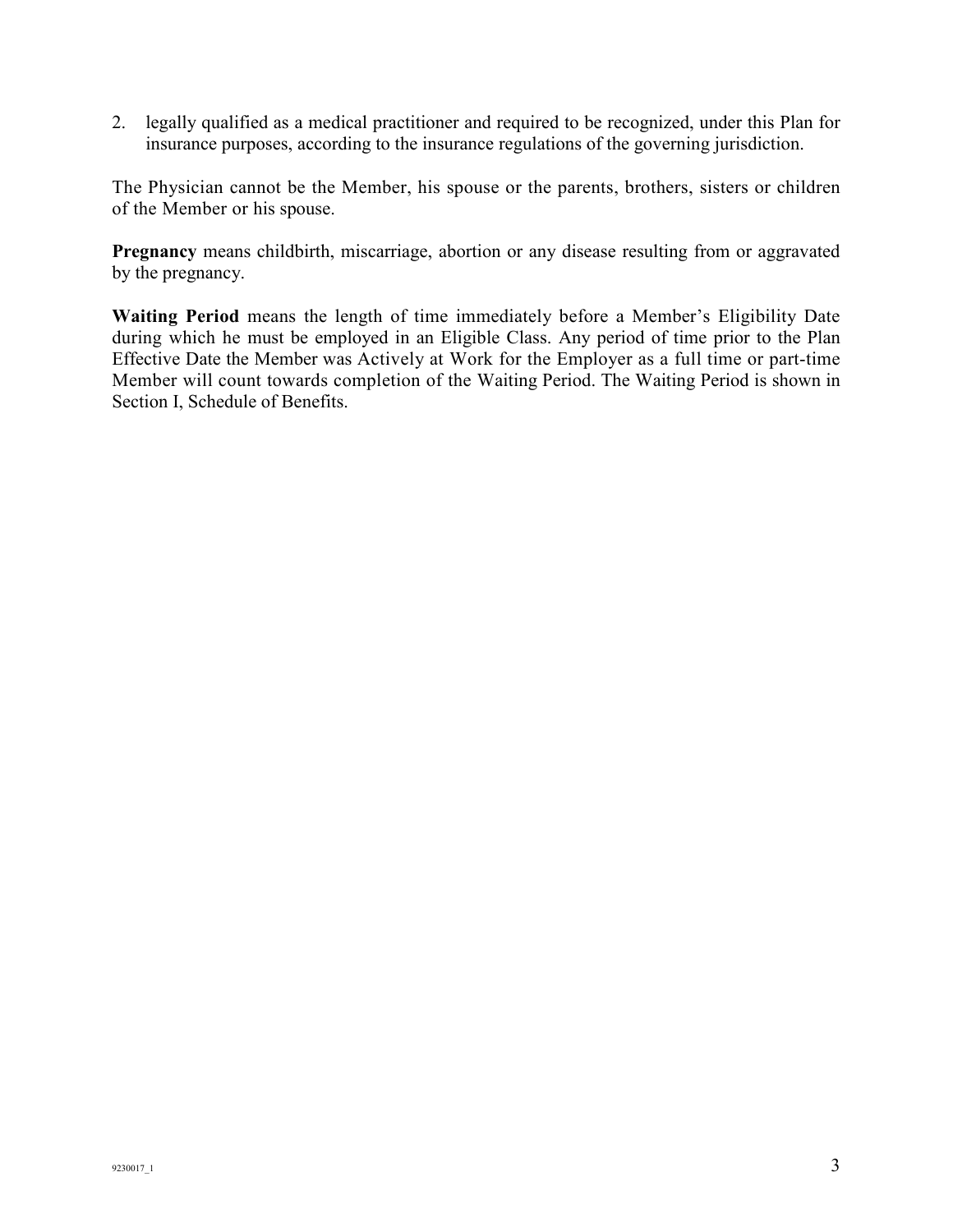# **Section II Definitions**

# **The following Definitions are applicable to Short Term Disability Insurance.**

**Drug and Alcohol Illness** means an illness which results from the abuse of alcohol, drugs or derivatives.

**Elimination Period** means a period of continuous days of Total Disability for which no STD Benefit is payable. The Elimination Period is shown in Section I, Schedule of Benefits and begins on the first day of Total Disability.

**Gross Weekly Benefit** means the Member's Weekly Benefit before any reduction of Other Income Benefits as described in Section IV, Short Term Disability Income Benefits.

**Maximum Weekly Benefit** means the largest amount payable weekly to a Member under this Plan. The Maximum Weekly Benefit is shown in Section I, Schedule of Benefits.

**Mental Illness** means mental, nervous, psychological, emotional diseases, or behavioral disorders of any type.

**Net Weekly Benefit** means the amount payable after reducing the Member's Gross Weekly Benefit by any benefits the Member receives or is eligible to receive from sources listed as Other Income Benefits shown in Section IV, Short Term Disability Income Benefits.

**STD** means Short Term Disability.

**Total Disability** means the Member, because of Injury or Sickness other than Mental Illness, is unable to perform all of the material and substantial duties of his own occupation and is not engaged in any occupation for wage or profit.

The loss of a professional or occupational license or the inability to obtain or qualify for a license for any reason does not, in itself, constitute Total Disability.

To qualify for benefits, the Member must satisfy the Elimination Period with the required number of days of Total Disability.

**Total Weekly Earnings** means the Member's basic weekly earnings as reported by the Employer immediately prior to the first date Total Disability begins. Total Weekly Earnings includes deductions made for pretax contributions to a qualified deferred compensation plan, Section 125 plan, or flexible spending account, but does not include income received due to commissions, bonuses, overtime pay or any other extra compensation.

If a Member is paid on an hourly basis, Total Weekly Earnings will be based on the Member's hourly rate of pay, but will not exceed 40 hours per week.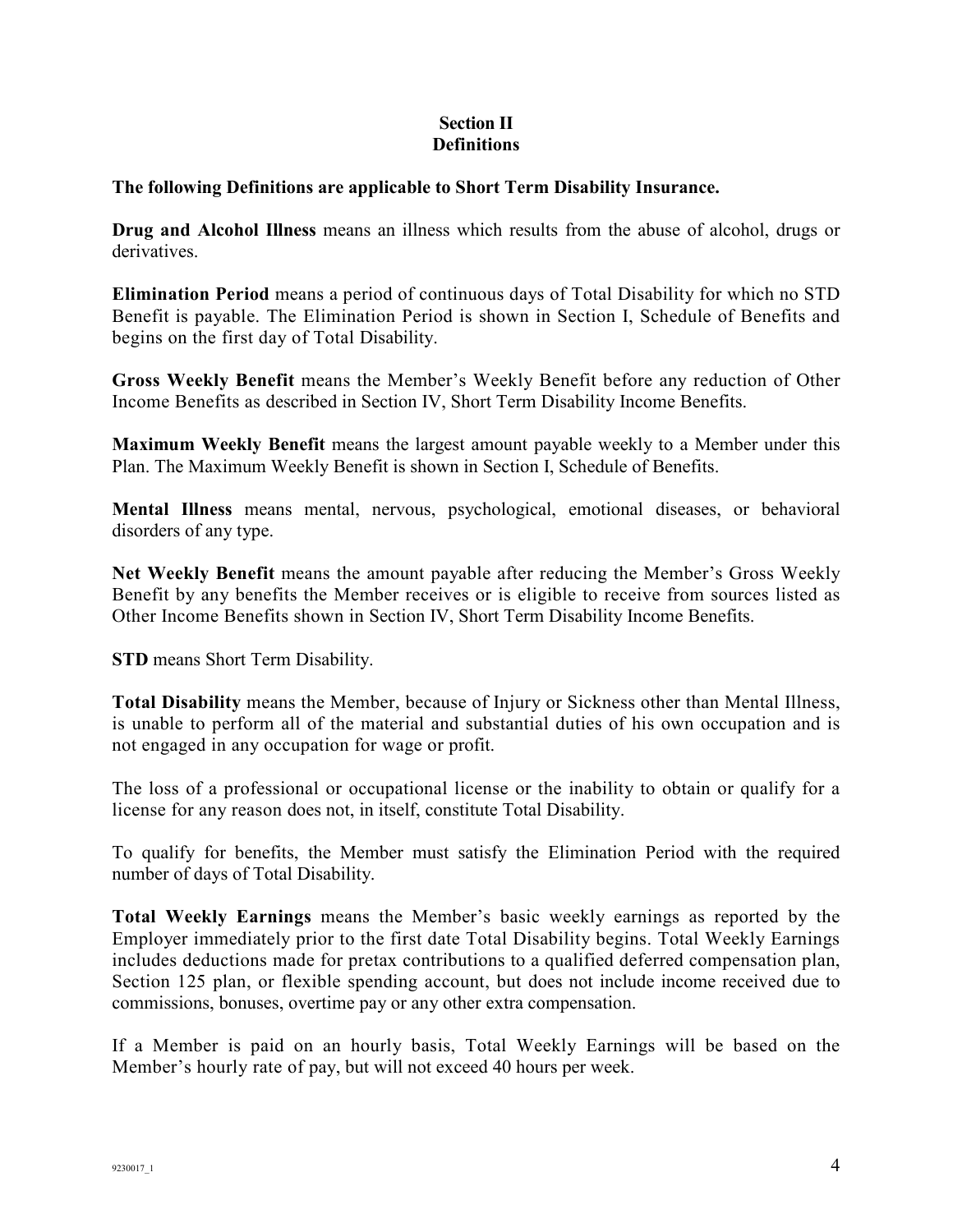## **Section III Benefit Provisions**

## **Short Term Disability Income Benefits - Other Income Benefits**

Other income Benefits are those benefits provided or available to a Member while a Short Term Disability Benefit is payable. These Other Income Benefits, other than retirement benefits, must be provided as a result of the same Total Disability payable under this Plan. Other Income Benefits include:

- 1. Any disability income benefits the Member is eligible for under:
	- a. any other group insurance plan of the Employer;
	- b. any governmental retirement system as a result of the Member's job with his Employer.

Other Income Benefits will include any amount described above which would have been available to the Member had he applied for that benefit.

## **Estimated Other Income**

lf, at the time of calculating any STD benefit payments, the benefit a Member is entitled to apply for and receive under any Other Income Benefits has not been awarded or denied or if they have been denied and are being appealed, the Plan will continue to pay any STD benefit until the Member beings receiving any type of Income Benefit which shall be used to offset his future STD Benefits.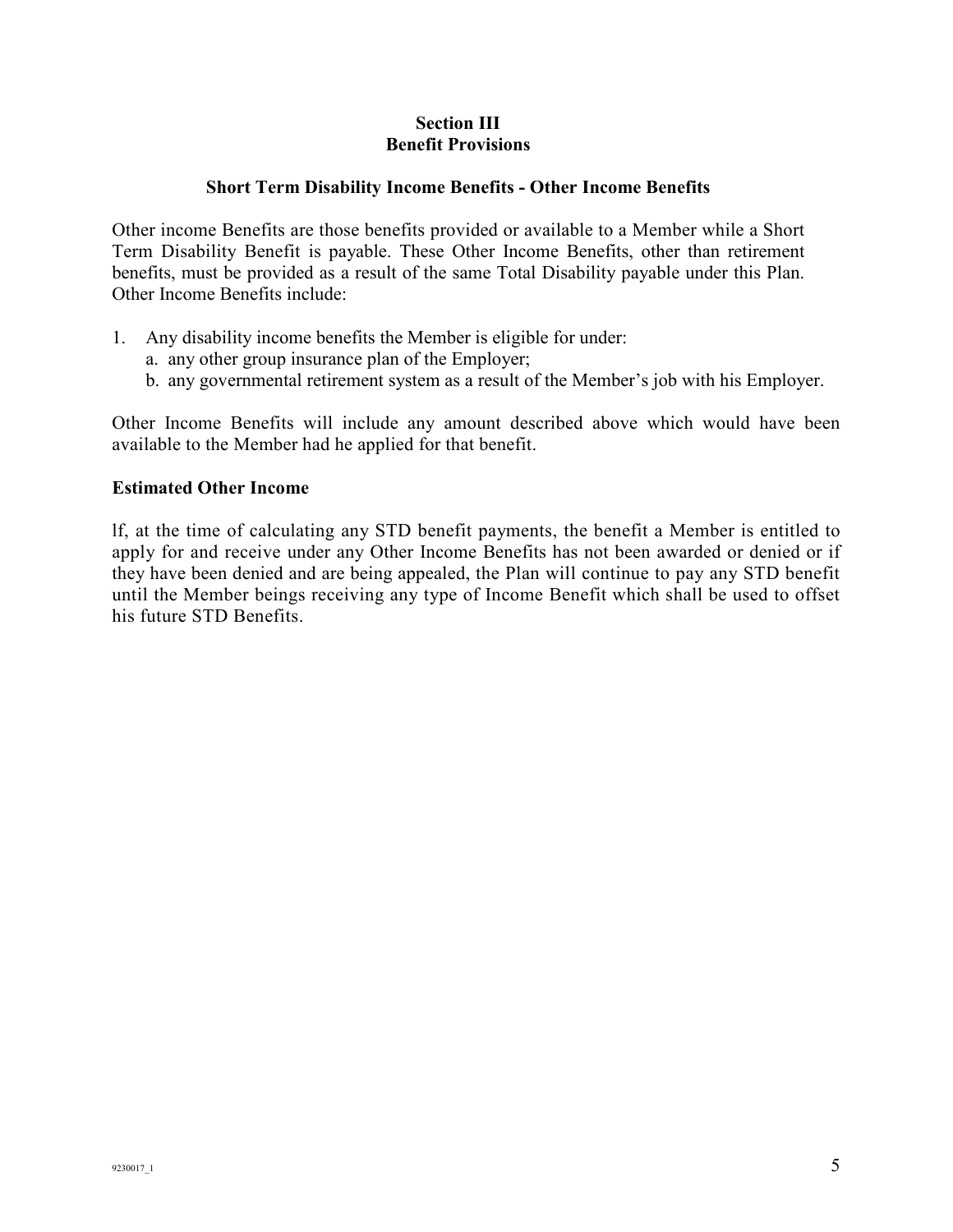## Section IV **Benefit Provisions**

## **Short Term Disability Income Benefits - Adjustment of Benefits**

## **Adjustment of Benefits**

The Member must notify the Plan of the amount of Other Income Benefits when it is approved or adjusted (other than cost of living increases). The Plan will make an adjustment to the Net Weekly Benefit payment when the Plan receives written notice of the amount of the Other Income Benefit. Written Notice must be sent within 31 days after receipt of the Other Income Benefit award.

If after the Plan makes an adjustment to the Net Weekly Benefit the Member has been underpaid, the Plan will make a lump sum refund of the amount that has been underpaid to the Member.

If after the Plan makes an adjustment to the Net Weekly Benefit the Member has been overpaid, the Member must reimburse the Plan the amount of the overpayment within 31 days of the award. The Plan has the option to reduce or eliminate future STD benefit payments instead of requiring reimbursement in a lump sum.

## **Cost of Living Freeze**

After the first deduction for each of the Other Income Benefits, the Plan will not reduce the STD benefit payments due to cost of living increases a Member receives from any of the sources described as Other Income Benefits. This increase does not apply to any increase in earnings the Member receives from employment.

## **Termination of Short Term Disability Benefits**

Total Disability Benefits will cease on the earliest of:

- 1. the date the Member is no longer Totally Disabled.
- 2. the date the Member dies.
- 3. the end of the Maximum Benefit Period.
- 4. the date the Member fails to provide adequate employment earnings information or proof of continuing Total Disability as requested.
- 5. the date the Plan determines the Member is able to perform all of the material and substantial duties of his own occupation, even if the Member chooses not to work.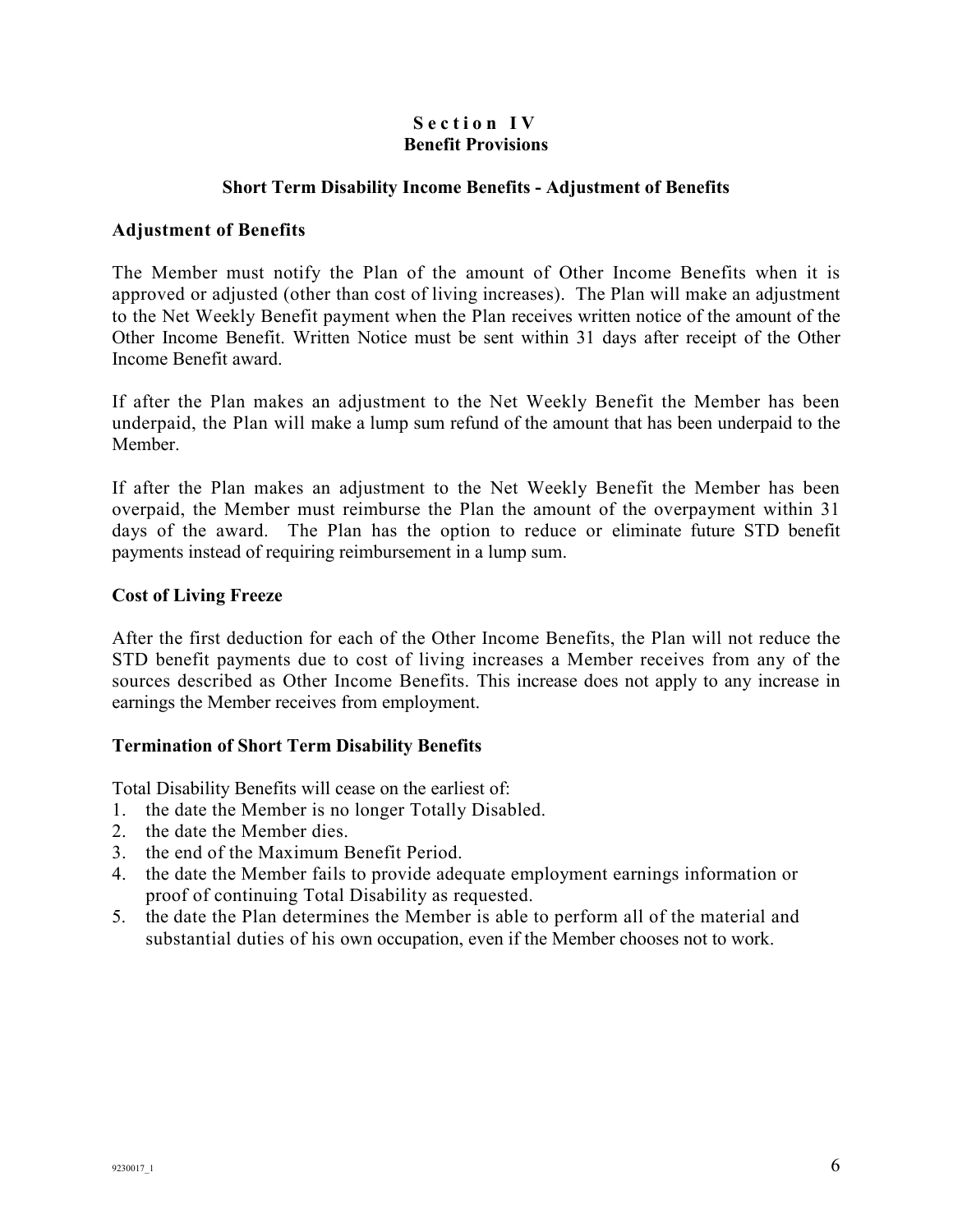## **Section V Benefit Provisions**

## **Short Term Disability Income Benefits - Limitations**

## **Successive Periods**

Successive periods of Total Disability after a Net Weekly Benefit was payable will be considered a single period if the Member, in the time between the successive periods, was Actively at Work for less than:

- 1. two consecutive weeks, if due to the same or related causes;
- 2. one day, if due to an entirely unrelated cause.

The Member will not have to complete a new Elimination Period. The STD benefit will continue to be calculated based on the Member's Total Weekly Earnings in effect at the time the initial period of Total Disability began. The STD benefit will be payable, in total, for no longer than the Maximum Benefit Period at the time of the initial period of Total Disability.

This successive periods provision will cease to apply on the earliest of the following dates:

- 1. the date the Member becomes eligible for benefits under any other group STD policy; or
- 2. the date this Plan is terminated.

## **Limitations**

No STD benefit will be payable for any Total Disability during any of the following periods:

- 1. any period the Member is not under the regular and continuing care of a Physician providing appropriate treatment by means of examination and testing in accordance with the disabling condition.
- 2. any period the Member fails to submit to any medical examination requested by The Plan.
- 3. any period the Member engages in any occupation or employment for wage or profit.
- 4. any period of Total Disability due to Drug and Alcohol illness, **unless** the Member is actively supervised by a Physician or Rehabilitation Counselor and is receiving in-patient continuing treatment from a rehabilitation center or a designated institution approved by the Plan.
- 5. any member that is eligible to receive COBRA benefits, upon exhausting his hour bank, at the time he first becomes eligible to receive Short Term Disability Benefits.
- 6. any member that has previously received 26 weeks of benefits during a previous successive period of 12 consecutive months beginning on the date he files a request for disability.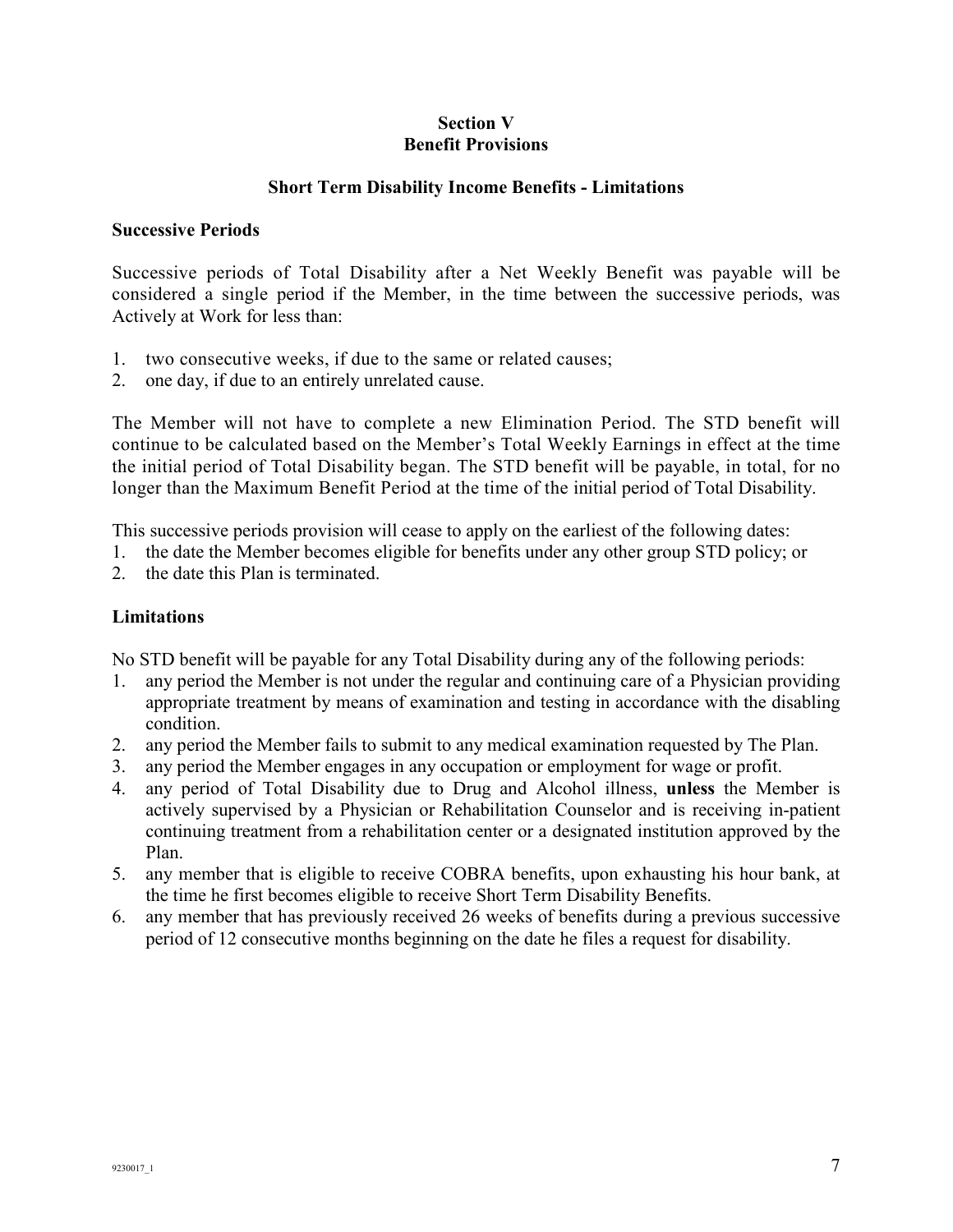# **Section VI Benefit Provisions**

# **Short Term Disability Income Benefits - Exclusions**

No STD benefit will be payable for any Total Disability that is due to:

- 1. intentionally self-inflicted injury.
- 2. war, declared or undeclared, or any act of war.
- 3. active participation in a riot, rebellion or insurrection.
- 4. committing or attempting to commit an assault, felony or other criminal act.
- 5. injury or sickness sustained while doing any act or thing pertaining to any occupation for wage or profit.
- 6. injury that results in Workers Compensation benefits.
- 7. sickness that qualifies as a Mental Illness.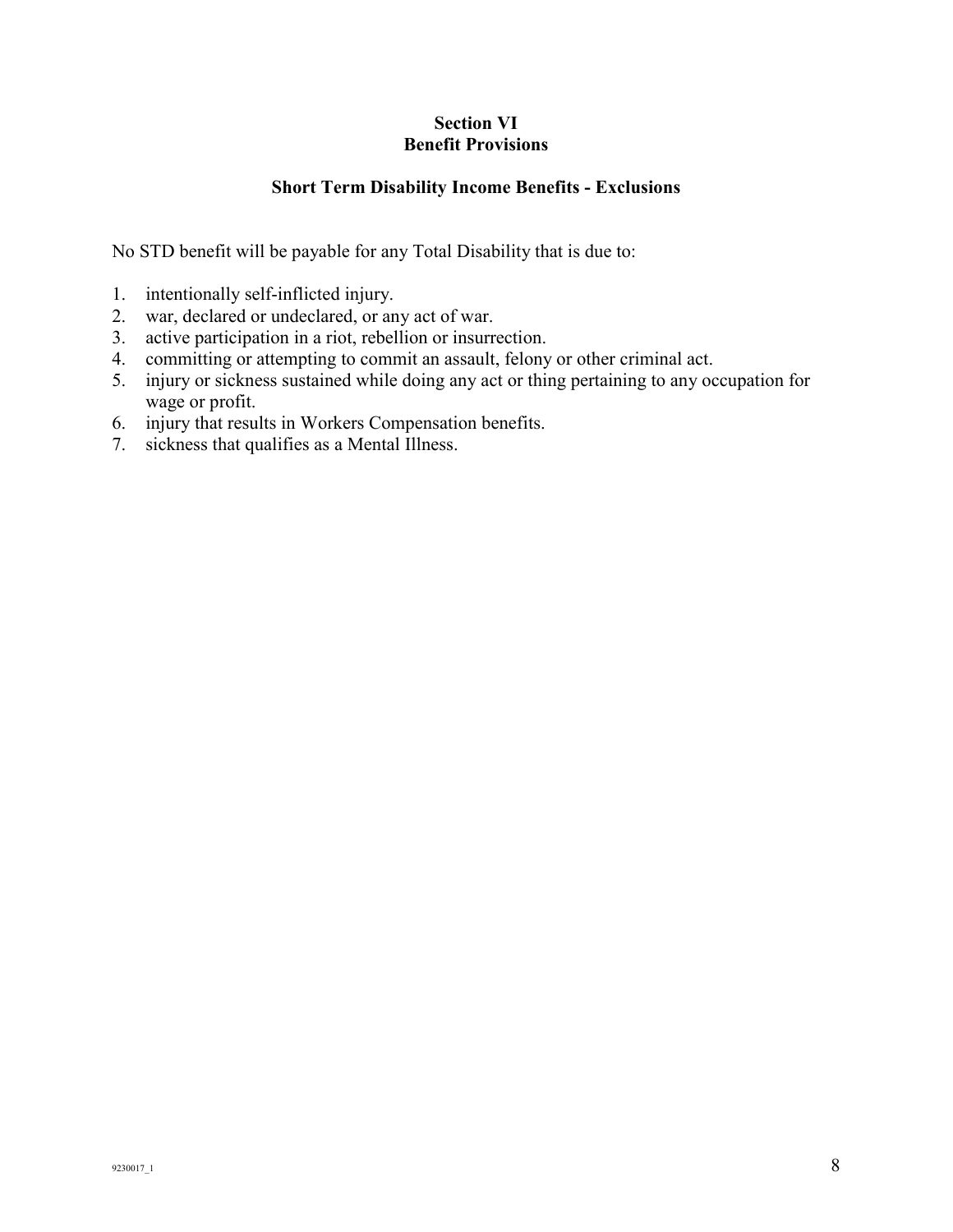# **Section VII Claim Provisions**

If it is not possible to give proof within these time limits, it must be given as soon as reasonably possible. Proof of claim may not be given later than one year after the time proof is otherwise required unless the individual is legally incompetent. Proof of Claim must consist of:

- − a description of the loss or disability;
- − the date the loss, disability or expense occurred; and
- − the cause of the loss, disability or expense.

Proof of Claim may include, but is not limited to, police accident reports, autopsy reports, laboratory results, toxicology results, hospital records, x-rays, narrative reports, or other diagnostic testing materials as required.

Proof of Claim for disability must include evidence demonstrating the disability including, but not limited to, hospital records, Physician records, x-rays, narrative reports, or other diagnostic testing materials as appropriate for the disabling condition.

Proof must be satisfactory to the Plan.

The Plan may require as part of the Proof authorizations to obtain medical and nonmedical information.

Proof of the Member's continued disability and regular and continuous care by a Physician must be given to The Plan within 30 days of the request for proof.

## **A. Plan Administrator's Authority**

The Plan Administrator has discretionary authority to make all final determinations regarding claims for benefits under the benefit plan insured by this Plan. This discretionary authority includes, but is not limited to, the determination of eligibility for benefits, based upon enrollment information provided by the Policyholder, and the amount of any benefits due, and to construe the terms of this Plan.

#### **B. Notice of Decision on Claim**

A written notice of decision on a claim will be sent within a reasonable time after the Plan receives the claim but not later than 45 days after receipt of the claim. If a decision cannot be made within 45 days after the Plan receives the claim, the Plan will request extensions of time as permitted under U.S. Department of Labor regulations. Any request for extension of time will specifically explain:

- 1. the standards on which entitlement to benefits is based;
- 2. the unresolved issues that prevent a decision on the claim; and
- 3. the additional information needed to resolve those issues.

If a period of time is extended because the claimant failed to provide necessary information, the period for making the benefit determination is tolled from the date the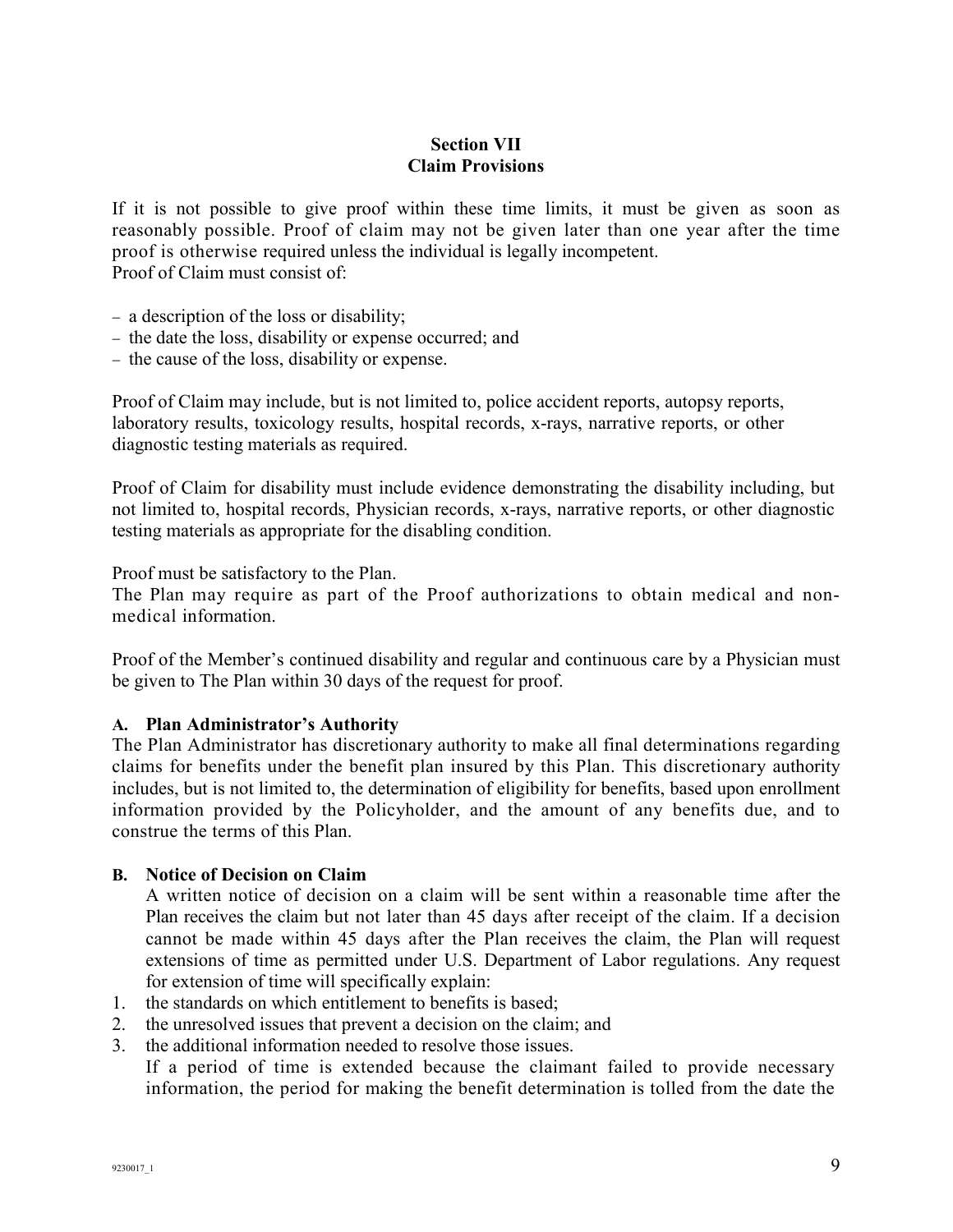Plan sends notice of the extension to the claimant until the date on which the claimant responds to the request for additional information. The claimant will have at least 45 days to provide the specified information.

## **C. Review Procedure**

If all or any part of a claim is denied, the claimant may request in writing a review of the denial within 180 days after receiving notice of denial.

The claimant may submit written comments, documents, records or other information relating to the claim for benefits, and may request free of charge copies of all documents, records and other information relevant to the claimant's claim for benefits.

The Plan will review the claim on receipt of the written request for review, and will notify the claimant of the Plan's decision within a reasonable time but not later than 45 days after the request has been received. If an extension of time is required to process the claim, the Plan will notify the claimant in writing of the special circumstances requiring the extension and the date by which the Plan expects to make a determination on review. The extension cannot exceed a period of 45 days from the end of the initial review period.

If a period of time is extended because the claimant failed to provide necessary information, the period for making the decision on review is tolled from the date the Plan sends notice of the extension to the claimant until the date on which the claimant responds to the request for additional information.

## **D. Time of Payment of Claims**

When the Plan receives satisfactory Proof of Claim, benefits payable under this Plan will be paid for any period for which the Plan is liable.

## **E.** Amendment or Termination of Benefit Provision

A Member's rights to any disability benefits are determined on the date the Member's disability begins. The right is subject to the terms of this Plan in effect on the date disability begins and will not be affected by subsequent amendment or termination of this Plan.